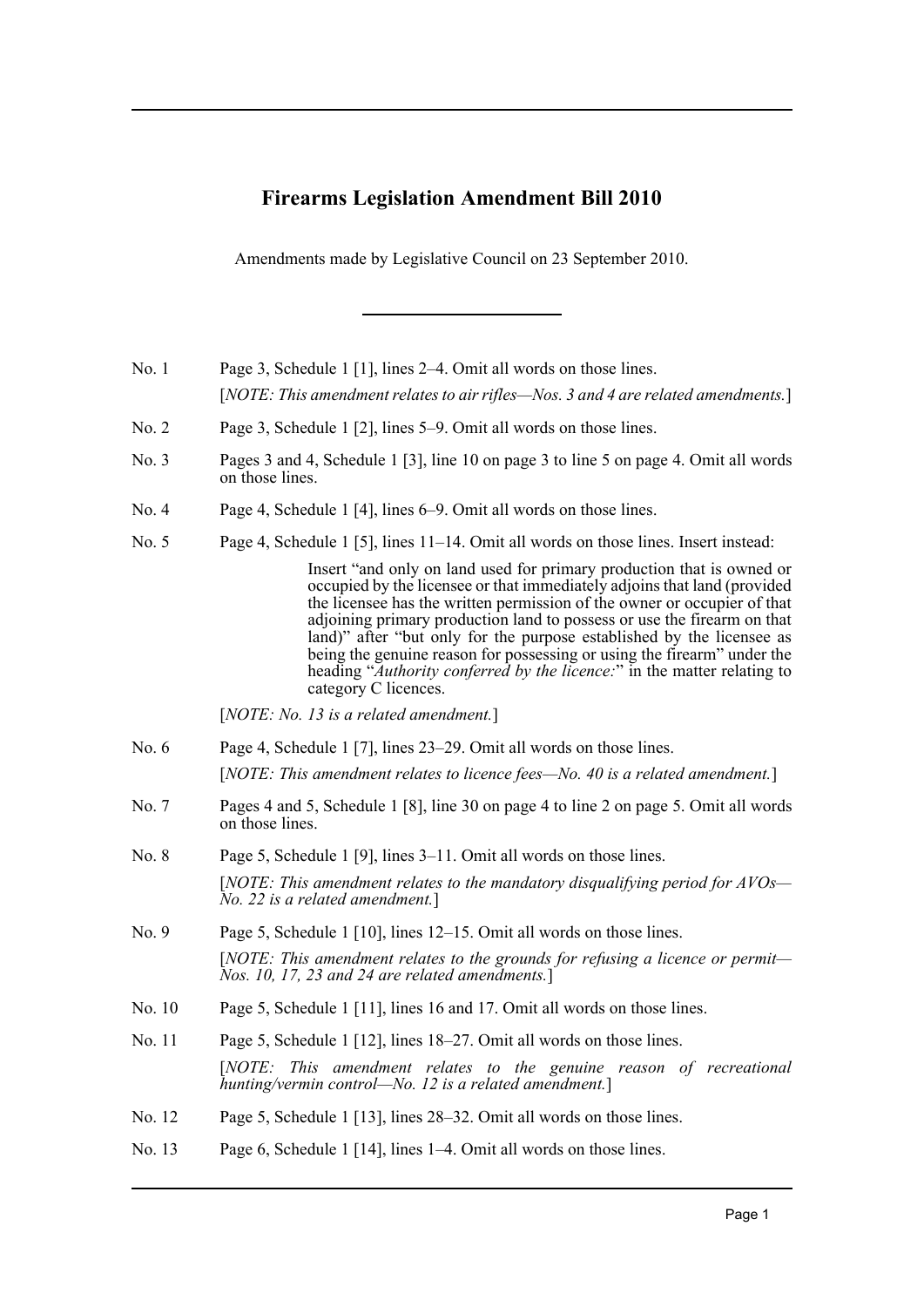- No. 14 Page 6, Schedule 1 [15], lines 5–8. Omit all words on those lines. [*NOTE: This amendment relates to the genuine reason of vertebrate pest animal control—Nos. 15 and 16 are related amendments.*]
- No. 15 Page 6, Schedule 1 [16], lines 9–12. Omit all words on those lines.
- No. 16 Page 6, Schedule 1 [17], lines 13–15. Omit all words on those lines.
- No. 17 Page 6, Schedule 1 [18], lines 16–19. Omit all words on those lines.
- No. 18 Page 6, Schedule 1 [19], lines 20–30. Omit all words on those lines. [*NOTE: This amendment relates to the surrender and seizure of firearms when licence/permit is suspended or revoked—Nos. 19 and 25 are related amendments.*]
- No. 19 Page 6, Schedule 1 [20], lines 31–33. Omit all words on those lines.
- No. 20 Page 7, Schedule 1 [21], lines 1 and 2. Omit all words on those lines.
- No. 21 Page 7, Schedule 1 [22], lines 3–22. Omit all words on those lines.
- No. 22 Page 7, Schedule 1 [23], lines 23–33. Omit all words on those lines.
- No. 23 Page 8, Schedule 1 [24], lines 1–4. Omit all words on those lines.
- No. 24 Page 8, Schedule 1 [25], lines 5 and 6. Omit all words on those lines.
- No. 25 Page 8, Schedule 1 [26], lines 7–17. Omit all words on those lines.
- No. 26 Page 8, Schedule 1 [27], lines 18–20. Omit all words on those lines. [*NOTE: This amendment relates to permits to acquire firearms—Nos. 27, 28, 29, 30 and 31 are related amendments.*]
- No. 27 Page 8, Schedule 1 [28], lines 21–36. Omit all words on those lines.
- No. 28 Page 9, Schedule 1 [29], lines 1–5. Omit all words on those lines.
- No. 29 Page 9, Schedule 1 [30], lines 6 and 7. Omit all words on those lines.
- No. 30 Page 9, Schedule 1 [32], lines 10–19. Omit all words on those lines.
- No. 31 Page 9, Schedule 1 [33], lines 22–27. Omit all words on those lines. Insert instead:
	- (2) Subsection (1) does not apply in relation to an application for a permit to acquire a firearm to which a particular category of licence applies if a firearm to which that licence category applies was registered in the applicant's name at any time during the period of 90 days immediately before the date on which the application was made and that registration was not cancelled under section 35 during that 90 day period.
- No. 32 Pages 9 and 10, Schedule 1 [34], line 28 on page 9 to line 13 on page 10. Omit all words on those lines.
- No. 33 Page 10, Schedule 1 [35]. Insert after line 20:
	- (1B) However, subsection (1A) does not affect any other requirement under this section to keep a record of the transaction or dealing concerned or to produce the record for inspection by a police officer.
- No. 34 Page 10, Schedule 1 [38], lines 28 and 29. Omit all words on those lines.